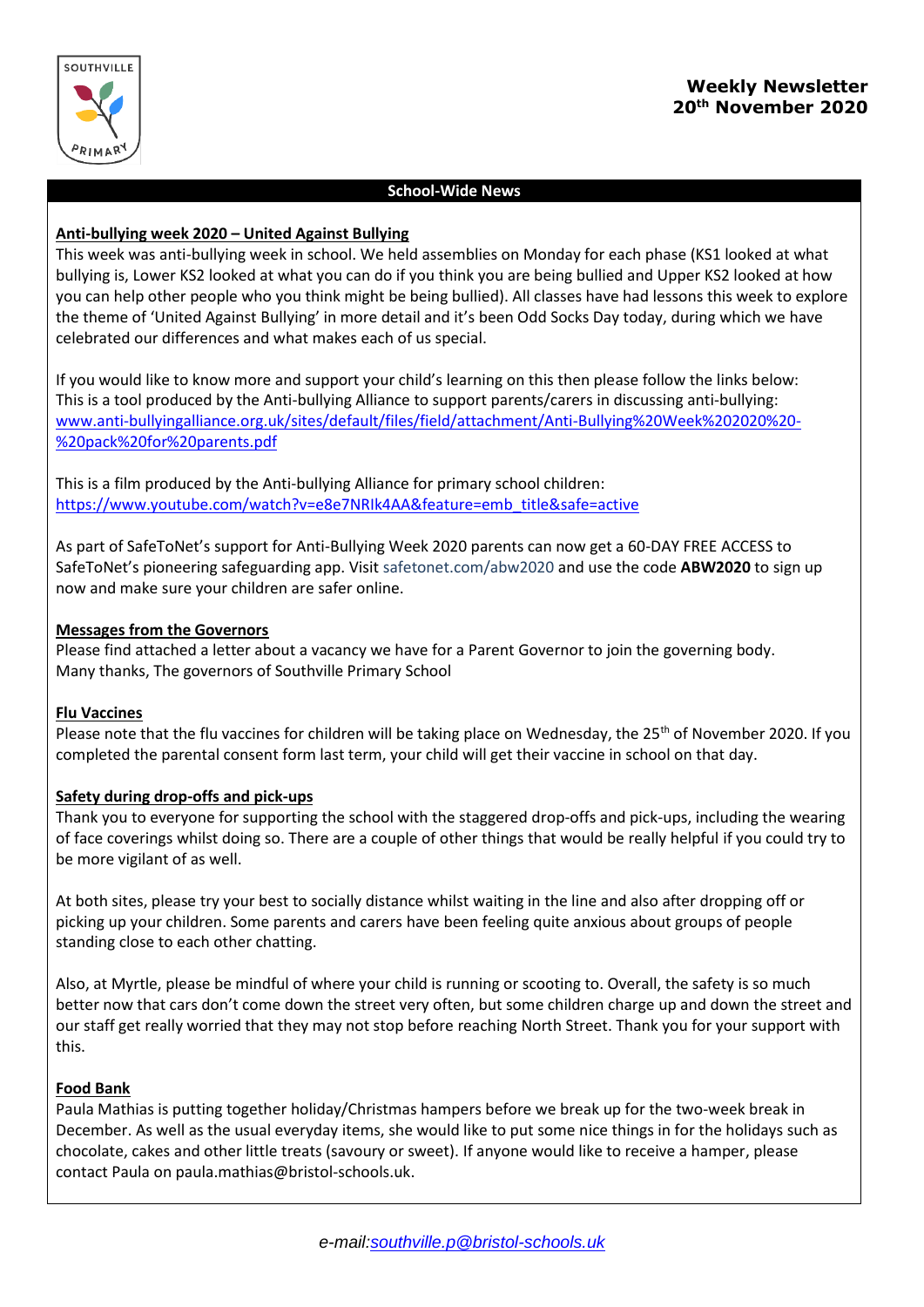

The basics that we're currently running short of are clothes washing liquid/powder, fabric softener, shampoo and toilet roll. Paula has set up a Paypal Pool account for anyone who would like to donate financially: [https://paypal.me/pools/c/8qlnlltXQg.](https://paypal.me/pools/c/8qlnlltXQg)

#### **Bristol SEND Local Offer**

See attached flyer for information.

#### **Speech and Language Therapy Support**

Please find attached information about informal telephone appointment for parents and carers of children who attend our school. These will be on Wednesday 9th December with therapist Abi Bamber. To access this support, please complete the consent form and return to [sencosouthvillep@bristol-schools.uk](mailto:sencosouthvillep@bristol-schools.uk) by 2nd December.

#### **Reception News**

Dear parents and carers,

Here is a rough outline of the activities that we will be covering but please note they may be completed on different days in each class. Our focus for this week is the story 'Lila and the Secret of Rain' and we will be exploring Kenya (where the story is set) through various activities.

The Characteristic of Effective Learning we are focusing on is from the 'Playing and Exploring' strand – 'showing curiosity about objects, events and people'.

| <b>Monday</b>  | Reading books back to school<br>Jellyfish PE - Star Wars yoga<br>$\bullet$<br>Phonics $-1$<br>Maths – composition of 1, 2, 3<br>٠<br><b>PSHE</b><br>$\bullet$<br>Introducing focus story, 'Lila and the Secret of Rain'<br>٠          |
|----------------|---------------------------------------------------------------------------------------------------------------------------------------------------------------------------------------------------------------------------------------|
| <b>Tuesday</b> | Phonics $-$ II<br>Maths – composition of 1, 2, 3<br>$\bullet$<br>Listening and attention session<br>$\bullet$<br>Topic - all about Kenya<br>Philosophy – does something have to sparkle to be special?                                |
| Wednesday      | <b>Reading books sent home</b><br>Octopus PE - Star Wars yoga<br>Phonics $-$ ss<br>$\bullet$<br>Maths – composition of 1, 2, 3<br>$\bullet$<br>All classes - individual reading and book change<br>٠<br>Making African necklaces<br>٠ |
| Thursday       | Phonics - revise all phase 2 sounds<br>$\bullet$<br>Maths – composition of 1, 2, 3<br>$\bullet$<br>Listening and attention session<br>Writing activity - CVC words                                                                    |